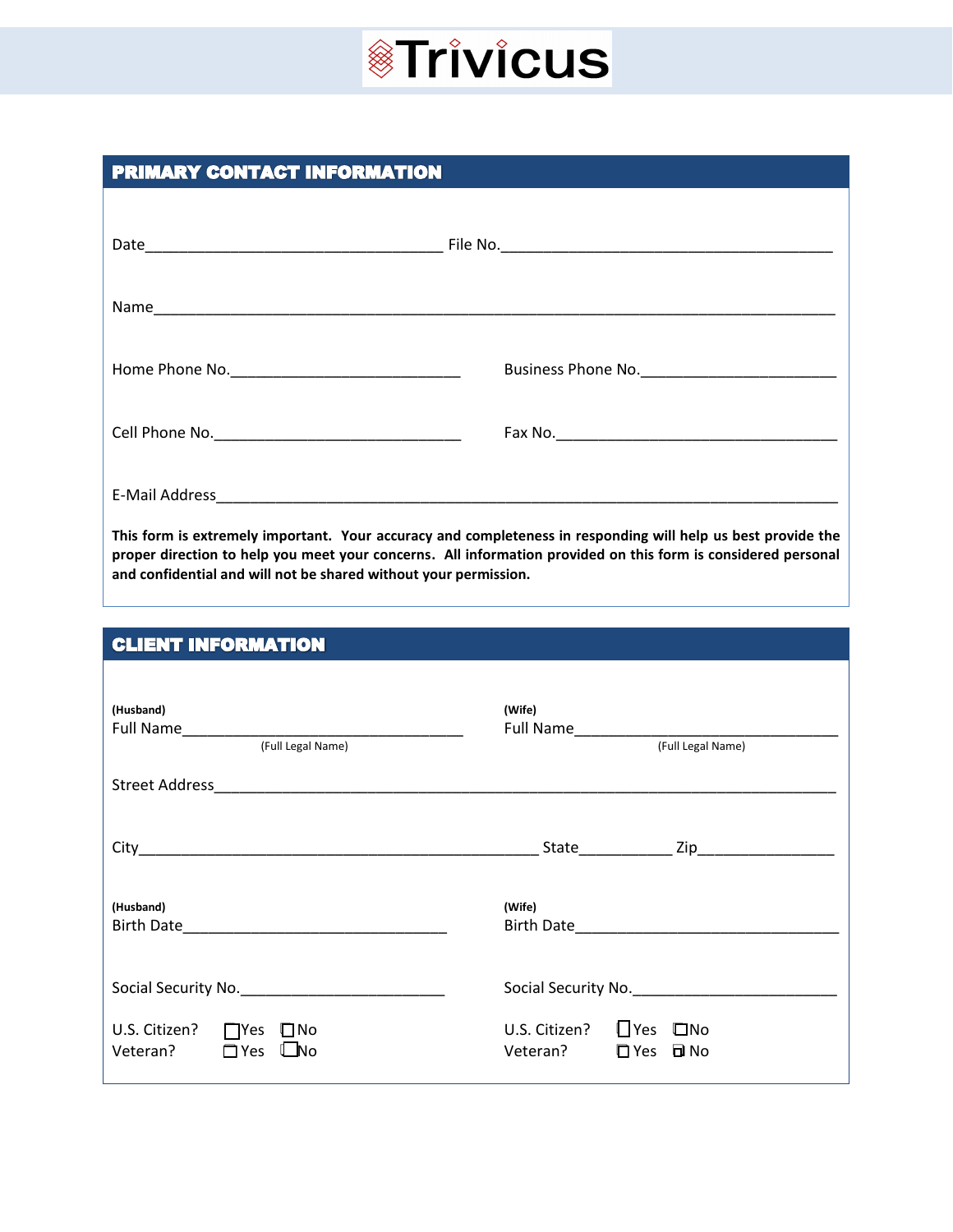#### **MEDICAL DATA**

| .EA' |   |  |
|------|---|--|
|      | ﯩ |  |

| ,,,,,,,,,                                                                                                              |  |  |                      |  |
|------------------------------------------------------------------------------------------------------------------------|--|--|----------------------|--|
|                                                                                                                        |  |  |                      |  |
|                                                                                                                        |  |  |                      |  |
| Type of Care Provided: $\square$ None $\square$ Home Care $\square$ Assisted Living $\square$ Skilled Nursing Facility |  |  |                      |  |
|                                                                                                                        |  |  |                      |  |
|                                                                                                                        |  |  |                      |  |
|                                                                                                                        |  |  |                      |  |
| Type of Care Provided: $\square$ None $\square$ Home Care $\square$ Assisted Living $\square$ Skilled Nursing Facility |  |  |                      |  |
|                                                                                                                        |  |  |                      |  |
| If Either Spouse is In Nursing Home<br>Does the Nursing Home Accept Medicaid Payments:                                 |  |  | $\Box$ Yes $\Box$ No |  |
| <b>PHYSICIAN</b>                                                                                                       |  |  |                      |  |
|                                                                                                                        |  |  |                      |  |
|                                                                                                                        |  |  |                      |  |
|                                                                                                                        |  |  |                      |  |
|                                                                                                                        |  |  |                      |  |
|                                                                                                                        |  |  |                      |  |
| City_                                                                                                                  |  |  | Zip_<br>State        |  |
| <b>PHARMACEUTICAL PLANS</b>                                                                                            |  |  |                      |  |
|                                                                                                                        |  |  |                      |  |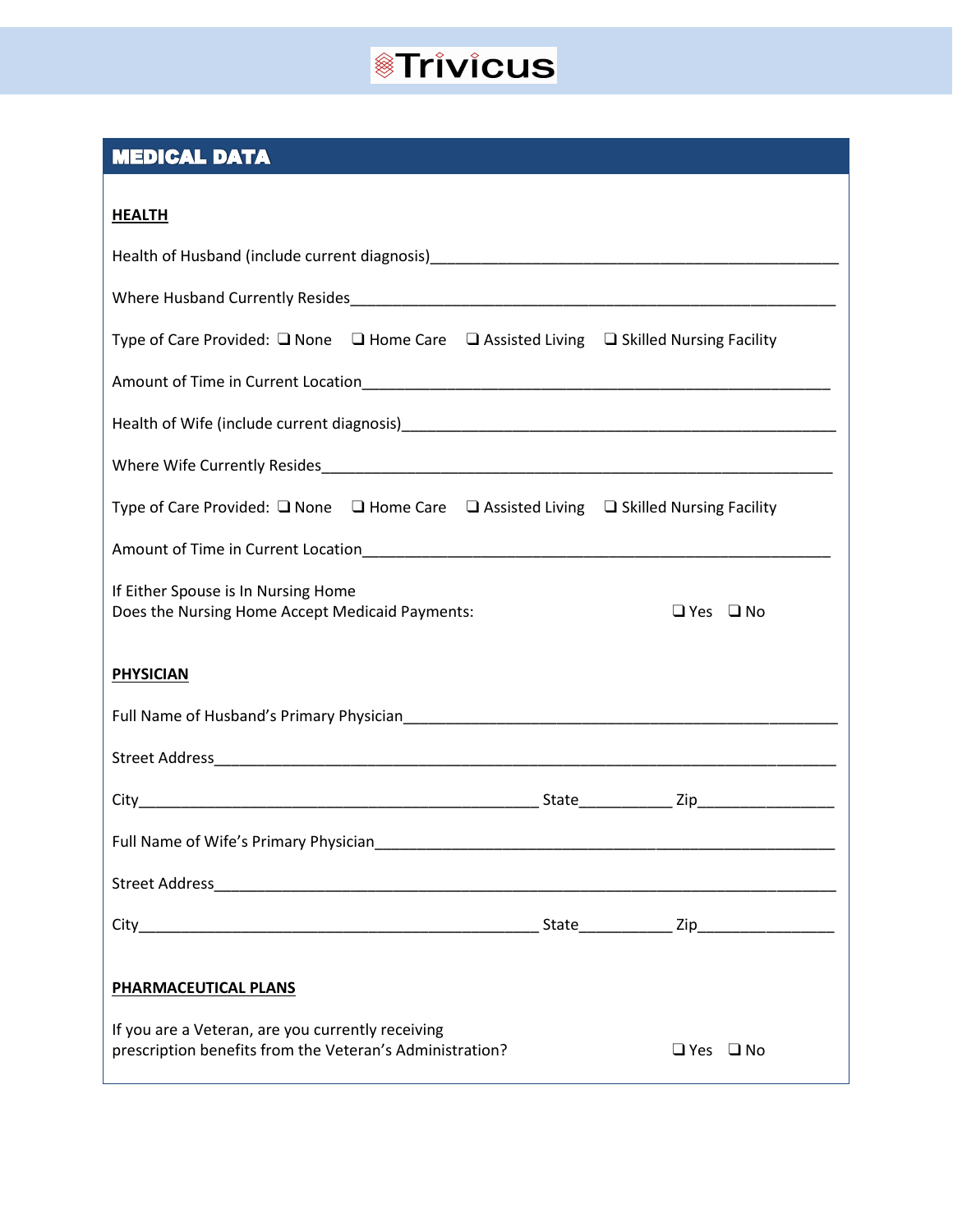#### **MONTHLY INCOME**

|                                                                                          | Husband's<br>Monthly Income | Wife's<br>Monthly Income |
|------------------------------------------------------------------------------------------|-----------------------------|--------------------------|
| <b>Social Security Benefits</b><br>(include Medicare Part B<br>Deduction, if applicable) | $\zeta$                     |                          |
| <b>Retirement Benefits (Gross)</b>                                                       | Ś.                          | $\mathsf{\$}$            |
| VA Disability Benefit                                                                    | <u>and the state</u><br>Ś.  |                          |
| Annuity Income                                                                           |                             |                          |
| Rental Income                                                                            | Ś.                          |                          |
| Other <b>Communication</b>                                                               |                             |                          |
| <b>TOTAL MONTHLY INCOME</b>                                                              |                             |                          |

If there is a pension, please list the **gross pension amount**, including any monies taken out for federal income taxes, health insurance, or any other reason. Do not include interest and dividend income in this section of the form.

### **MONTHLY SHELTER EXPENSES**

**(Provide monthly amount only. Divide annual expenses by 12 and quarterly expenses by 4.)**

| Rent/Mortgage                          |                                                                                                                                                                                                                                                                                                                                                                     | Frequency<br>$\Box$ mo. $\Box$ yr. $\Box$ qtr. |
|----------------------------------------|---------------------------------------------------------------------------------------------------------------------------------------------------------------------------------------------------------------------------------------------------------------------------------------------------------------------------------------------------------------------|------------------------------------------------|
| <b>Real Estate Taxes</b>               | $\begin{picture}(20,10) \put(0,0){\line(1,0){10}} \put(15,0){\line(1,0){10}} \put(15,0){\line(1,0){10}} \put(15,0){\line(1,0){10}} \put(15,0){\line(1,0){10}} \put(15,0){\line(1,0){10}} \put(15,0){\line(1,0){10}} \put(15,0){\line(1,0){10}} \put(15,0){\line(1,0){10}} \put(15,0){\line(1,0){10}} \put(15,0){\line(1,0){10}} \put(15,0){\line(1$                 | $\Box$ mo. $\Box$ yr. $\Box$ qtr.              |
| Water                                  | $\frac{1}{2}$                                                                                                                                                                                                                                                                                                                                                       | $\Box$ mo. $\Box$ yr. $\Box$ qtr.              |
| Sewer                                  | $\mathsf{S} \hspace{0.03in} \underbrace{\hspace{0.03in}}$                                                                                                                                                                                                                                                                                                           | $\square$ mo. $\square$ yr. $\square$ qtr.     |
| Utilities (Heat, Electric & Telephone) | $\begin{picture}(20,10) \put(0,0){\vector(1,0){100}} \put(15,0){\vector(1,0){100}} \put(15,0){\vector(1,0){100}} \put(15,0){\vector(1,0){100}} \put(15,0){\vector(1,0){100}} \put(15,0){\vector(1,0){100}} \put(15,0){\vector(1,0){100}} \put(15,0){\vector(1,0){100}} \put(15,0){\vector(1,0){100}} \put(15,0){\vector(1,0){100}} \put(15,0){\vector(1,0){100}} \$ | $\Box$ mo. $\Box$ yr. $\Box$ qtr.              |
| Homeowner's insurance premium          | $\sharp$                                                                                                                                                                                                                                                                                                                                                            | $\Box$ mo. $\Box$ yr. $\Box$ qtr.              |
| Condominium fees                       | $\begin{picture}(20,10) \put(0,0){\vector(1,0){100}} \put(15,0){\vector(1,0){100}} \put(15,0){\vector(1,0){100}} \put(15,0){\vector(1,0){100}} \put(15,0){\vector(1,0){100}} \put(15,0){\vector(1,0){100}} \put(15,0){\vector(1,0){100}} \put(15,0){\vector(1,0){100}} \put(15,0){\vector(1,0){100}} \put(15,0){\vector(1,0){100}} \put(15,0){\vector(1,0){100}} \$ | $\square$ mo. $\square$ yr. $\square$ gtr.     |
| <b>Total Monthly Shelter Expenses</b>  | $\sharp$                                                                                                                                                                                                                                                                                                                                                            |                                                |
|                                        |                                                                                                                                                                                                                                                                                                                                                                     |                                                |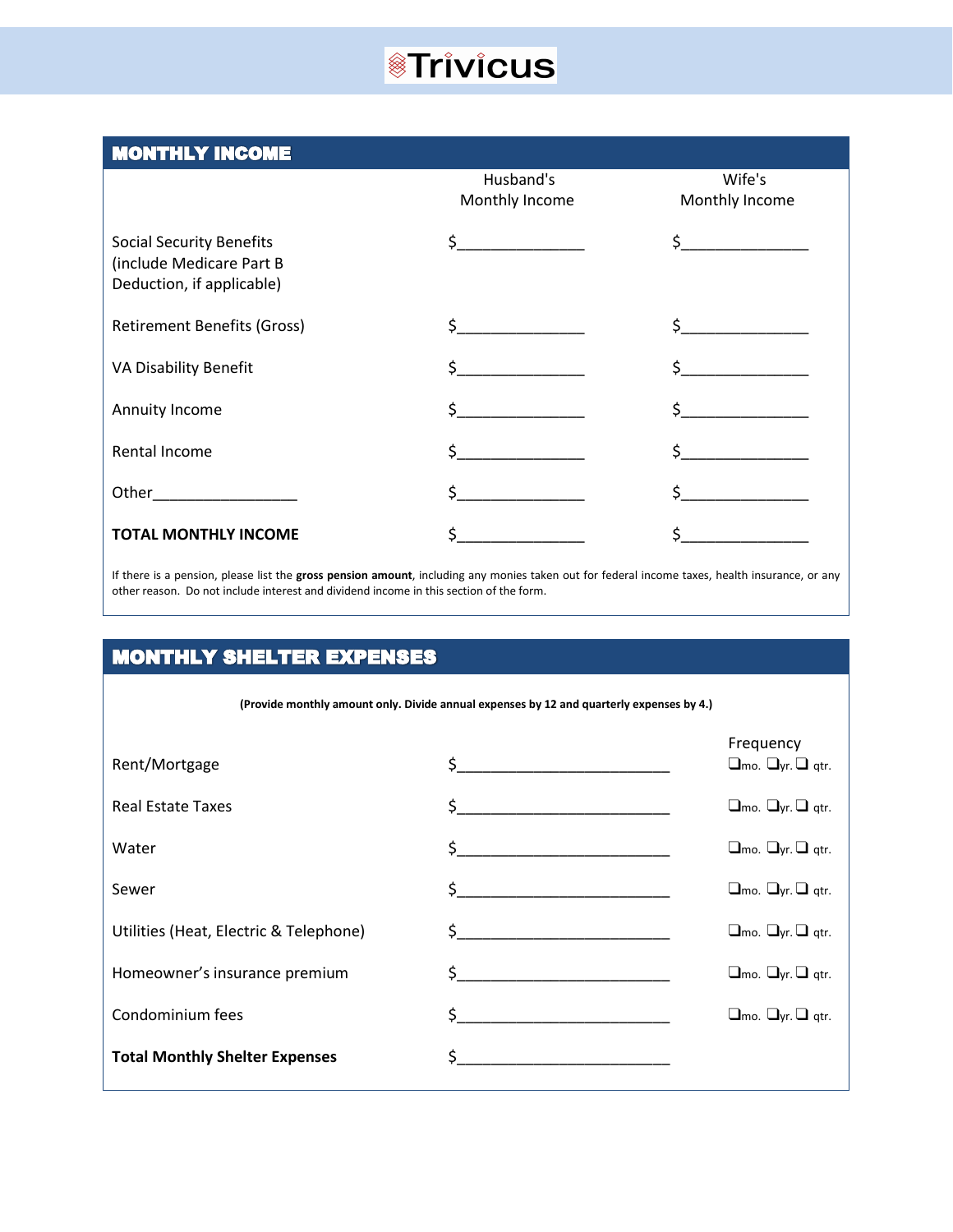

#### **MONTHLY NON-SHELTER LIVING EXPENSES**

**(Provide monthly amount only. Divide annual expenses by 12 and quarterly expenses by 4.)**

| Food                                              |                                                                                                                                                                                                                                                                                                                                                     | Frequency<br>$\Box$ mo. $\Box$ yr. $\Box$ qtr. |
|---------------------------------------------------|-----------------------------------------------------------------------------------------------------------------------------------------------------------------------------------------------------------------------------------------------------------------------------------------------------------------------------------------------------|------------------------------------------------|
| Medical (include nursing home or assisted living) | $\begin{picture}(20,10) \put(0,0){\line(1,0){10}} \put(15,0){\line(1,0){10}} \put(15,0){\line(1,0){10}} \put(15,0){\line(1,0){10}} \put(15,0){\line(1,0){10}} \put(15,0){\line(1,0){10}} \put(15,0){\line(1,0){10}} \put(15,0){\line(1,0){10}} \put(15,0){\line(1,0){10}} \put(15,0){\line(1,0){10}} \put(15,0){\line(1,0){10}} \put(15,0){\line(1$ | $\Box$ mo. $\Box$ yr. $\Box$ qtr.              |
| Clothing                                          | $\begin{picture}(20,10) \put(0,0){\line(1,0){10}} \put(15,0){\line(1,0){10}} \put(15,0){\line(1,0){10}} \put(15,0){\line(1,0){10}} \put(15,0){\line(1,0){10}} \put(15,0){\line(1,0){10}} \put(15,0){\line(1,0){10}} \put(15,0){\line(1,0){10}} \put(15,0){\line(1,0){10}} \put(15,0){\line(1,0){10}} \put(15,0){\line(1,0){10}} \put(15,0){\line(1$ | $\Box$ mo. $\Box$ yr. $\Box$ qtr.              |
| Transportation (including auto insurance)         |                                                                                                                                                                                                                                                                                                                                                     | $\square$ mo. $\square$ yr. $\square$ qtr.     |
| Home Maintenance                                  |                                                                                                                                                                                                                                                                                                                                                     | $\square$ mo. $\square$ yr. $\square$ qtr.     |
| Life Insurance Premiums                           | $\zeta$                                                                                                                                                                                                                                                                                                                                             | $\Box$ mo. $\Box$ yr. $\Box$ qtr.              |
| <b>Health Insurance Premiums</b>                  |                                                                                                                                                                                                                                                                                                                                                     | $\Box$ mo. $\Box$ yr. $\Box$ qtr.              |
| Cable TV                                          | $\begin{array}{c} \texttt{S} \end{array}$                                                                                                                                                                                                                                                                                                           | $\square$ mo. $\square$ yr. $\square$ qtr.     |
| Federal and State Income Taxes                    | $\zeta$                                                                                                                                                                                                                                                                                                                                             | $\square$ mo. $\square$ yr. $\square$ qtr.     |
| Other                                             | $\mathsf{\$}$                                                                                                                                                                                                                                                                                                                                       | $\Box$ mo. $\Box$ yr. $\Box$ qtr.              |
| <b>Total Monthly Non-Shelter Living Expenses</b>  | $\zeta$ and $\zeta$                                                                                                                                                                                                                                                                                                                                 | $\Box$ mo. $\Box$ yr. $\Box$ gtr.              |

#### **GIFTS**

| Have you made gifts to a trust, an individual, or group of individuals, within the past 60 months, or to a<br>trust within the past 60 months? $\Box$ Yes $\Box$ No |                      |                                                        |
|---------------------------------------------------------------------------------------------------------------------------------------------------------------------|----------------------|--------------------------------------------------------|
| If yes, list below:                                                                                                                                                 |                      |                                                        |
|                                                                                                                                                                     |                      | Date________________________ Amount___________________ |
|                                                                                                                                                                     |                      | Date Amount                                            |
|                                                                                                                                                                     |                      |                                                        |
| Have you ever filed a Federal Gift Tax Return?                                                                                                                      | $\Box$ Yes $\Box$ No |                                                        |
| If yes, please state details (attach additional sheets if necessary):                                                                                               |                      |                                                        |
|                                                                                                                                                                     |                      |                                                        |
|                                                                                                                                                                     |                      |                                                        |
|                                                                                                                                                                     |                      |                                                        |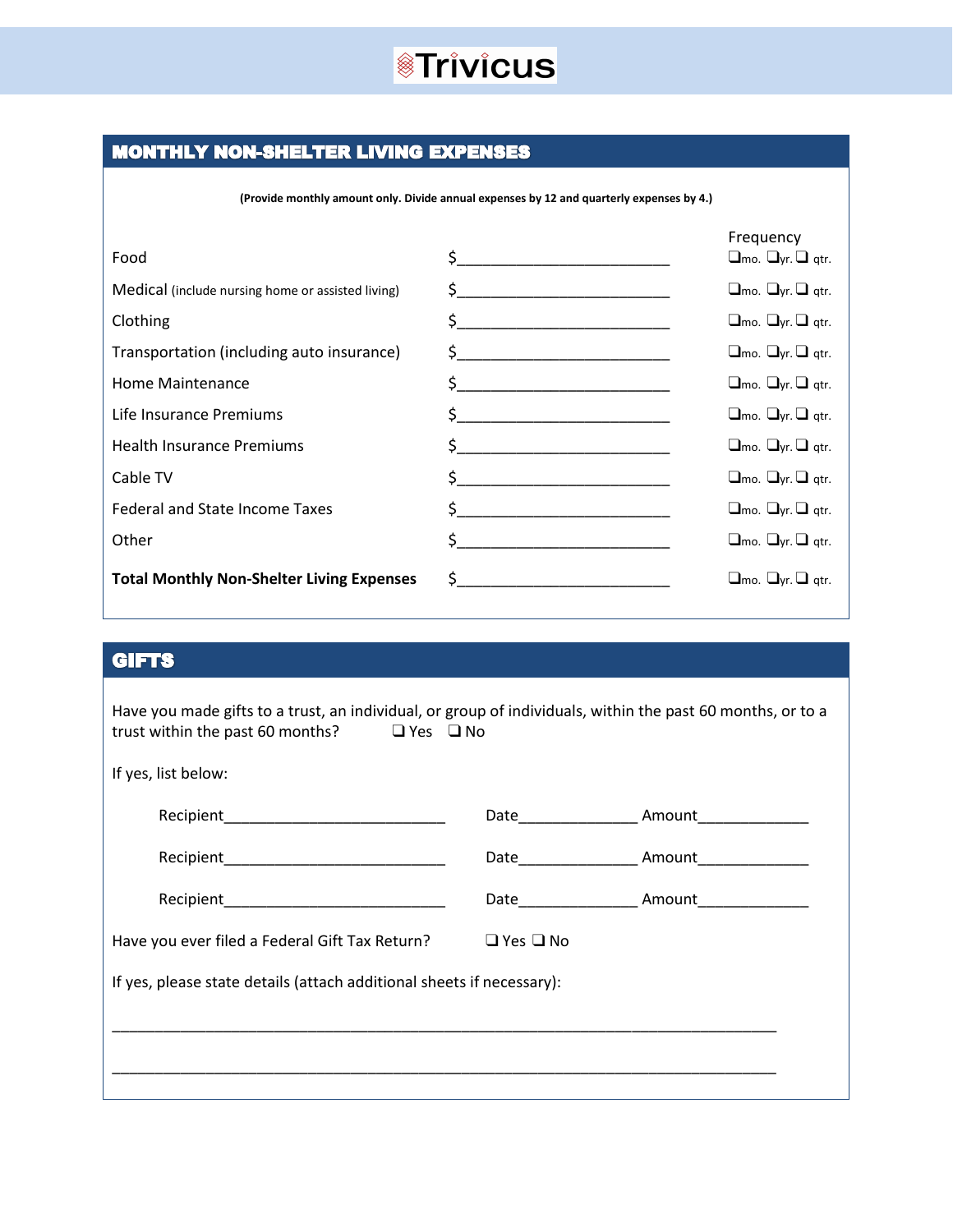### **ASSETS/LIABILITIES**

| <b>ASSETS</b>                  | <b>HUSBAND</b> | <b>WIFE</b> | <b>JOINT</b> | <b>LIABILITIES</b> |
|--------------------------------|----------------|-------------|--------------|--------------------|
| PERSONAL EFFECTS               |                |             |              |                    |
|                                |                |             |              |                    |
| <b>AUTOMOBILE</b>              |                |             |              |                    |
|                                |                |             |              |                    |
| <b>CHECKING</b>                |                |             |              |                    |
|                                |                |             |              |                    |
|                                |                |             |              |                    |
|                                |                |             |              |                    |
|                                |                |             |              |                    |
|                                |                |             |              |                    |
| SAVINGS                        |                |             |              |                    |
|                                |                |             |              |                    |
|                                |                |             |              |                    |
|                                |                |             |              |                    |
|                                |                |             |              |                    |
|                                |                |             |              |                    |
| <b>MONEY MARKET</b>            |                |             |              |                    |
|                                |                |             |              |                    |
|                                |                |             |              |                    |
|                                |                |             |              |                    |
|                                |                |             |              |                    |
|                                |                |             |              |                    |
| <b>CERTIFICATES OF DEPOSIT</b> |                |             |              |                    |
|                                |                |             |              |                    |
|                                |                |             |              |                    |
|                                |                |             |              |                    |
|                                |                |             |              |                    |
|                                |                |             |              |                    |
| RESIDENCE (ASSESSED VALUE)     |                |             |              |                    |
|                                |                |             |              |                    |
| COST BASIS (PURCASE PRICE):\$  |                |             |              |                    |
| <b>OTHER REAL ESTATE</b>       |                |             |              |                    |
|                                |                |             |              |                    |
|                                |                |             |              |                    |
| ADDITIONAL AUTOMOBILES         |                |             |              |                    |
|                                |                |             |              |                    |
|                                |                |             |              |                    |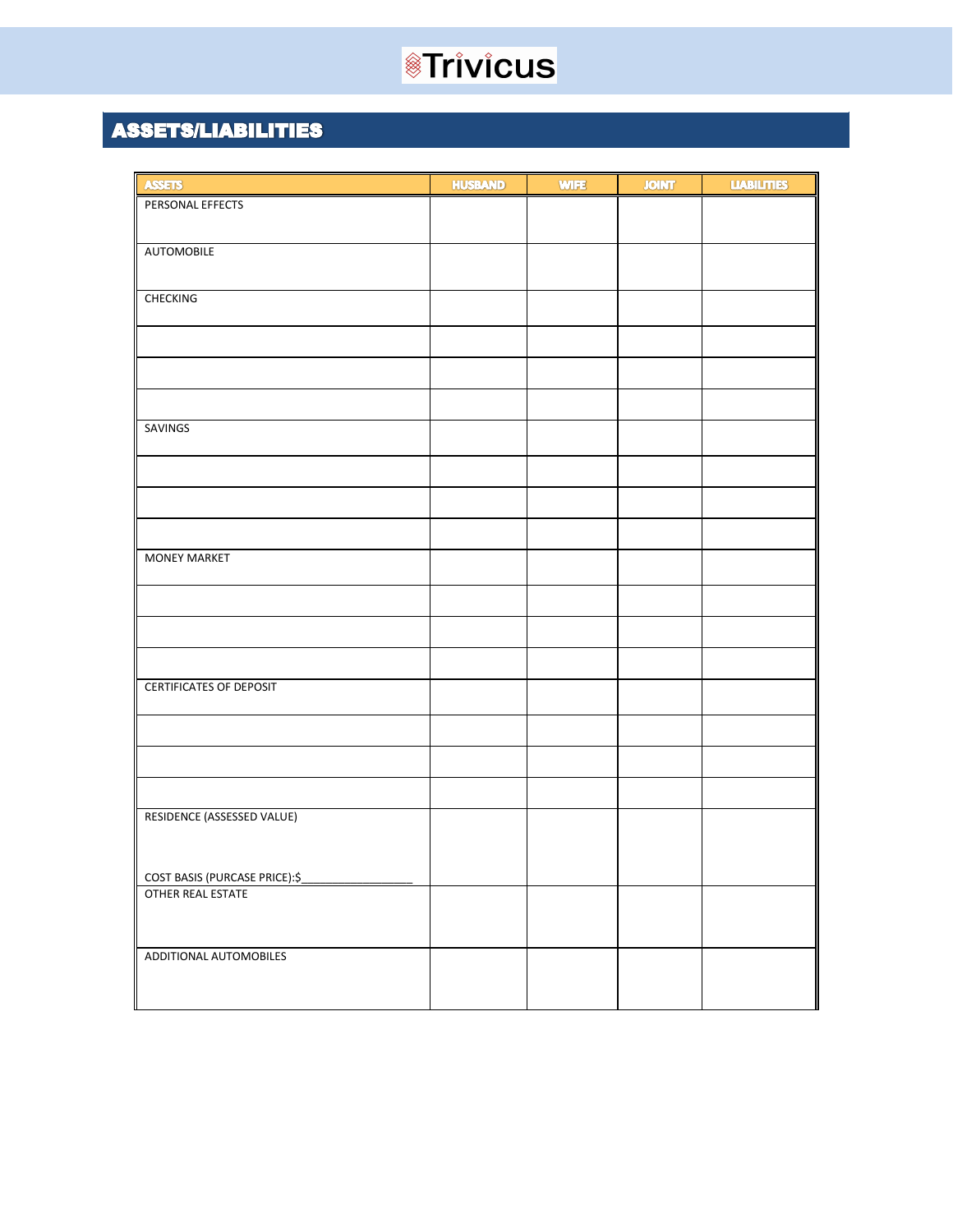### **ASSETS/LIABILITIES (continued)**

| <b>ASSETS</b>                              | <b>HUSBAND</b> | <b>WIFE</b> | <b>JOINT</b> | <b>LIABILITIES</b> |
|--------------------------------------------|----------------|-------------|--------------|--------------------|
| BROKERAGE/CAP ACCOUNTS                     |                |             |              |                    |
|                                            |                |             |              |                    |
|                                            |                |             |              |                    |
| MUTUAL FUNDS                               |                |             |              |                    |
|                                            |                |             |              |                    |
|                                            |                |             |              |                    |
|                                            |                |             |              |                    |
| <b>STOCKS</b>                              |                |             |              |                    |
|                                            |                |             |              |                    |
|                                            |                |             |              |                    |
| <b>BONDS</b>                               |                |             |              |                    |
|                                            |                |             |              |                    |
|                                            |                |             |              |                    |
| ANNUITIES                                  |                |             |              |                    |
|                                            |                |             |              |                    |
|                                            |                |             |              |                    |
|                                            |                |             |              |                    |
| CASH VALUE - LIFE INSURANCE                |                |             |              |                    |
|                                            |                |             |              |                    |
|                                            |                |             |              |                    |
|                                            |                |             |              |                    |
| TRADITIONAL IRA/RETIREMENT PLANS           |                |             |              |                    |
|                                            |                |             |              |                    |
|                                            |                |             |              |                    |
|                                            |                |             |              |                    |
| ROTH IRA                                   |                |             |              |                    |
| NURSING HOME DEPOSIT                       |                |             |              |                    |
| CONTINUING CARE CONTRACT<br><b>DEPOSIT</b> |                |             |              |                    |
| PREPAID FUNERAL                            |                |             |              |                    |
| OTHER:                                     |                |             |              |                    |
| <b>TOTALS:</b>                             |                |             |              |                    |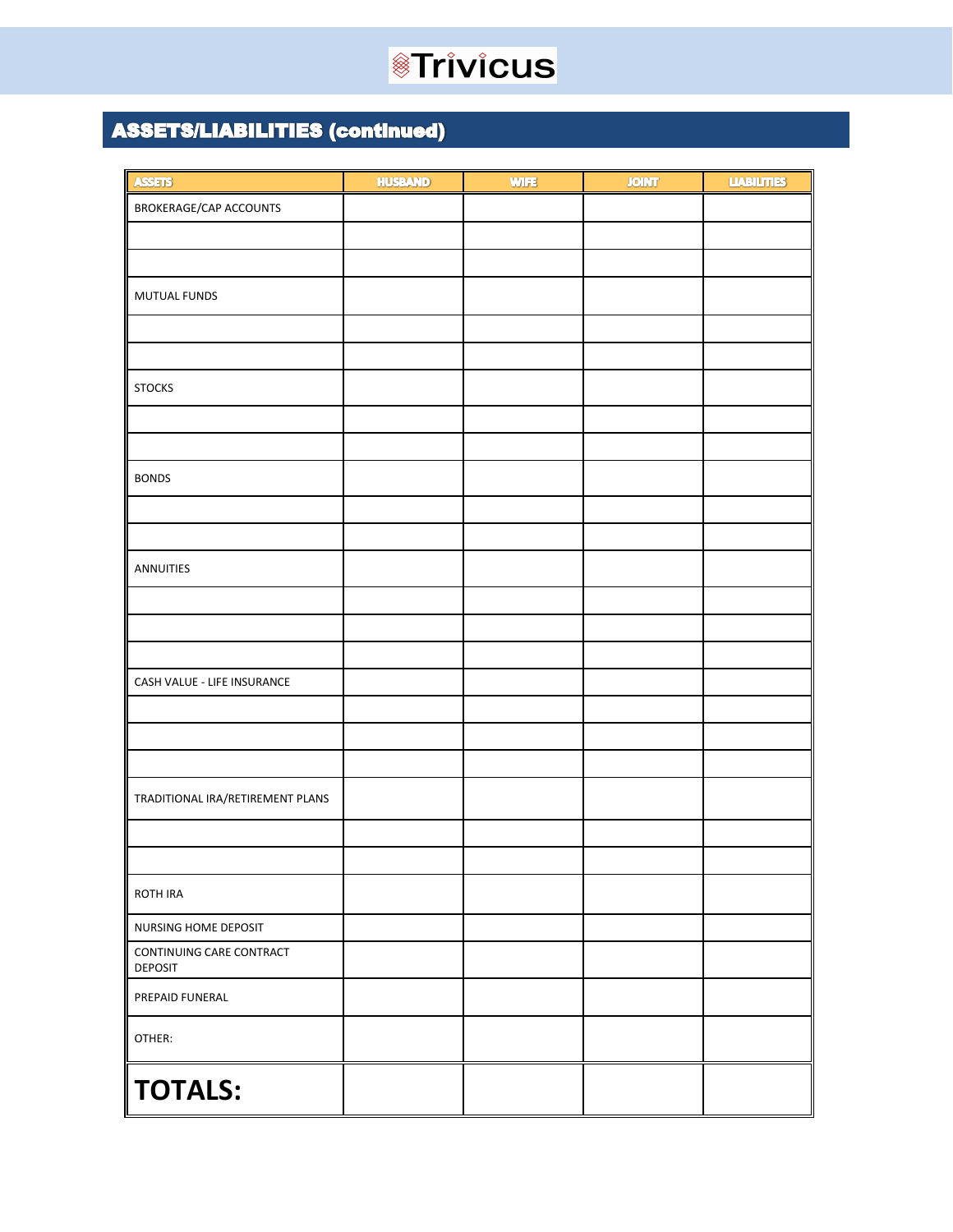|  | <b>CHILDREN</b> |
|--|-----------------|

| (Please include all adult and minor children. Use additional sheets if necessary.)                             |               |  |  |
|----------------------------------------------------------------------------------------------------------------|---------------|--|--|
|                                                                                                                | $\Box$ Female |  |  |
|                                                                                                                |               |  |  |
|                                                                                                                |               |  |  |
| Home Phone #_______________________                                                                            |               |  |  |
| Date of Birth_________________________                                                                         |               |  |  |
|                                                                                                                |               |  |  |
| Relationship to Husband: $\Box$ Natural child $\Box$ Adopted $\Box$ Stepchild $\Box$ Child born out of wedlock |               |  |  |
| Relationship to Wife: □ Natural child □ Adopted □ Stepchild □ Child born out of wedlock                        |               |  |  |
|                                                                                                                |               |  |  |
|                                                                                                                |               |  |  |
|                                                                                                                |               |  |  |
|                                                                                                                |               |  |  |
|                                                                                                                |               |  |  |
|                                                                                                                |               |  |  |
|                                                                                                                |               |  |  |
|                                                                                                                |               |  |  |
| Relationship to Husband: □ Natural child □ Adopted □ Stepchild □ Child born out of wedlock                     |               |  |  |
| Relationship to Wife: □ Natural child □ Adopted □ Stepchild □ Child born out of wedlock                        |               |  |  |
| Marital Status: □ Single □ Married □ Divorced                                                                  |               |  |  |
|                                                                                                                |               |  |  |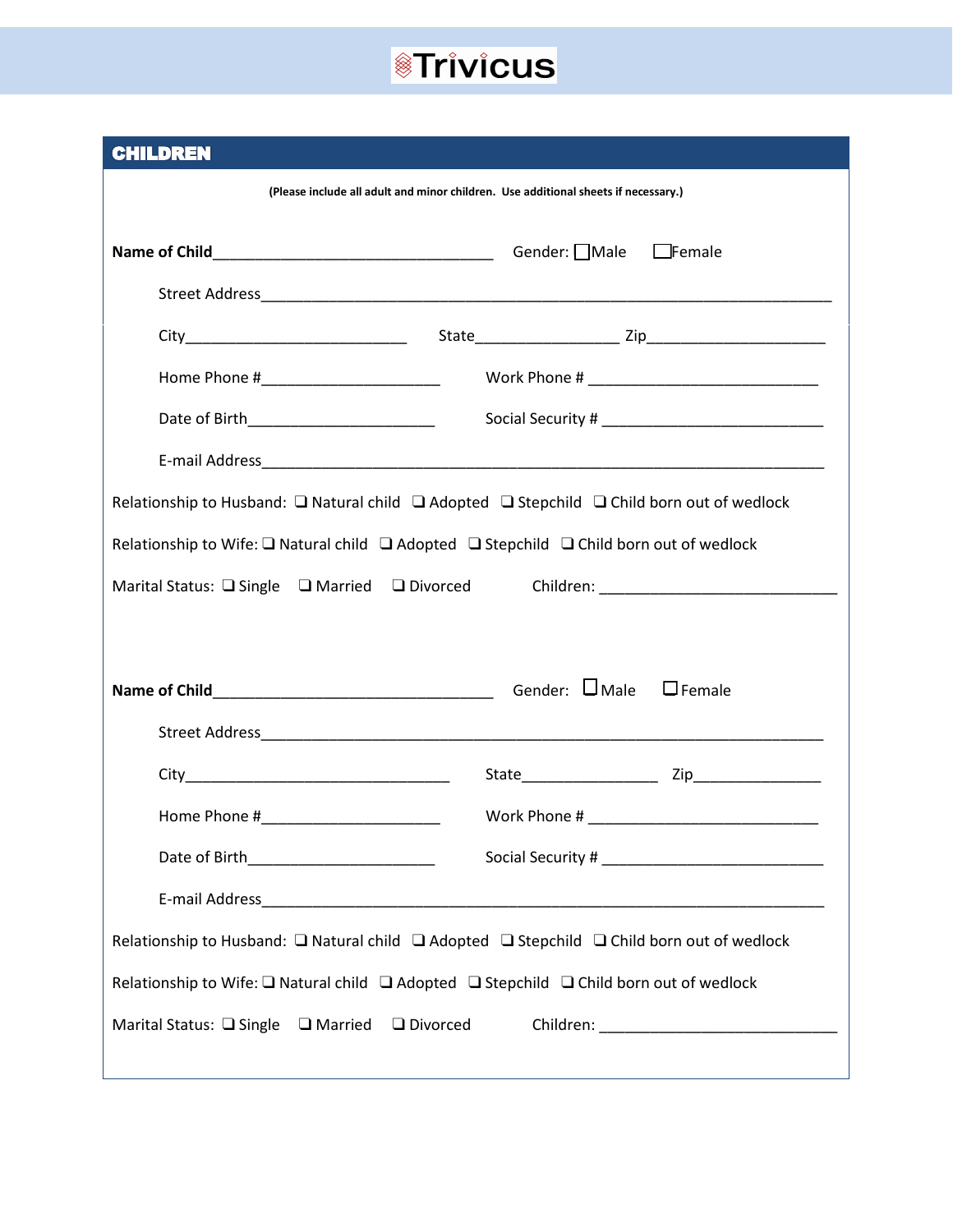| <b>CHILDREN (continued)</b>                                                                                                |                                                                                                                      |  |  |  |  |  |  |
|----------------------------------------------------------------------------------------------------------------------------|----------------------------------------------------------------------------------------------------------------------|--|--|--|--|--|--|
|                                                                                                                            | $\Box$ Female                                                                                                        |  |  |  |  |  |  |
|                                                                                                                            |                                                                                                                      |  |  |  |  |  |  |
|                                                                                                                            |                                                                                                                      |  |  |  |  |  |  |
| Home Phone #_________________________                                                                                      |                                                                                                                      |  |  |  |  |  |  |
|                                                                                                                            |                                                                                                                      |  |  |  |  |  |  |
|                                                                                                                            |                                                                                                                      |  |  |  |  |  |  |
| Relationship to Husband: $\square$ Natural child $\square$ Adopted $\square$ Stepchild $\square$ Child born out of wedlock |                                                                                                                      |  |  |  |  |  |  |
| Relationship to Wife: $\square$ Natural child $\square$ Adopted $\square$ Stepchild $\square$ Child born out of wedlock    |                                                                                                                      |  |  |  |  |  |  |
| Marital Status: □ Single □ Married □ Divorced                                                                              |                                                                                                                      |  |  |  |  |  |  |
|                                                                                                                            | THE FOLLOWING QUESTIONS APPLY TO ALL CHILDREN LISTED ABOVE                                                           |  |  |  |  |  |  |
| Are all of your children in good health?                                                                                   | $\Box$ Yes $\Box$ No                                                                                                 |  |  |  |  |  |  |
|                                                                                                                            |                                                                                                                      |  |  |  |  |  |  |
| Are any of your children blind or disabled?                                                                                | $\Box$ Yes $\Box$ No                                                                                                 |  |  |  |  |  |  |
| Are any of your children receiving SSI or other forms of government benefits? $\Box$ Yes $\Box$ No                         |                                                                                                                      |  |  |  |  |  |  |
| If yes: How much is the child's monthly payment? \$                                                                        |                                                                                                                      |  |  |  |  |  |  |
| Is the child receiving Medicaid or Medicare? $\Box$ Medicaid $\Box$ Medicare                                               |                                                                                                                      |  |  |  |  |  |  |
| Do any of your immediate family members have any problems with:                                                            |                                                                                                                      |  |  |  |  |  |  |
| AIDS?<br>Drug Addiction?<br>Alcoholism?<br>Spendthrift (debt problems or tax liens)?<br>Marital Difficulty?                | $\Box$ Yes $\Box$ No<br>$\Box$ Yes $\Box$ No<br>$\Box$ Yes $\Box$ No<br>$\Box$ Yes $\Box$ No<br>$\Box$ Yes $\Box$ No |  |  |  |  |  |  |
| Do any of your children live with you in your home?                                                                        | $\Box$ Yes $\Box$ No                                                                                                 |  |  |  |  |  |  |
| If yes, name of child(ren)                                                                                                 |                                                                                                                      |  |  |  |  |  |  |
| Are you a contributor to a 529 Plan?<br>$\Box$ Yes                                                                         | $\square$ No                                                                                                         |  |  |  |  |  |  |
| Are you the trustee of an UGMA Account?<br>$\Box$ Yes                                                                      | $\square$ No                                                                                                         |  |  |  |  |  |  |